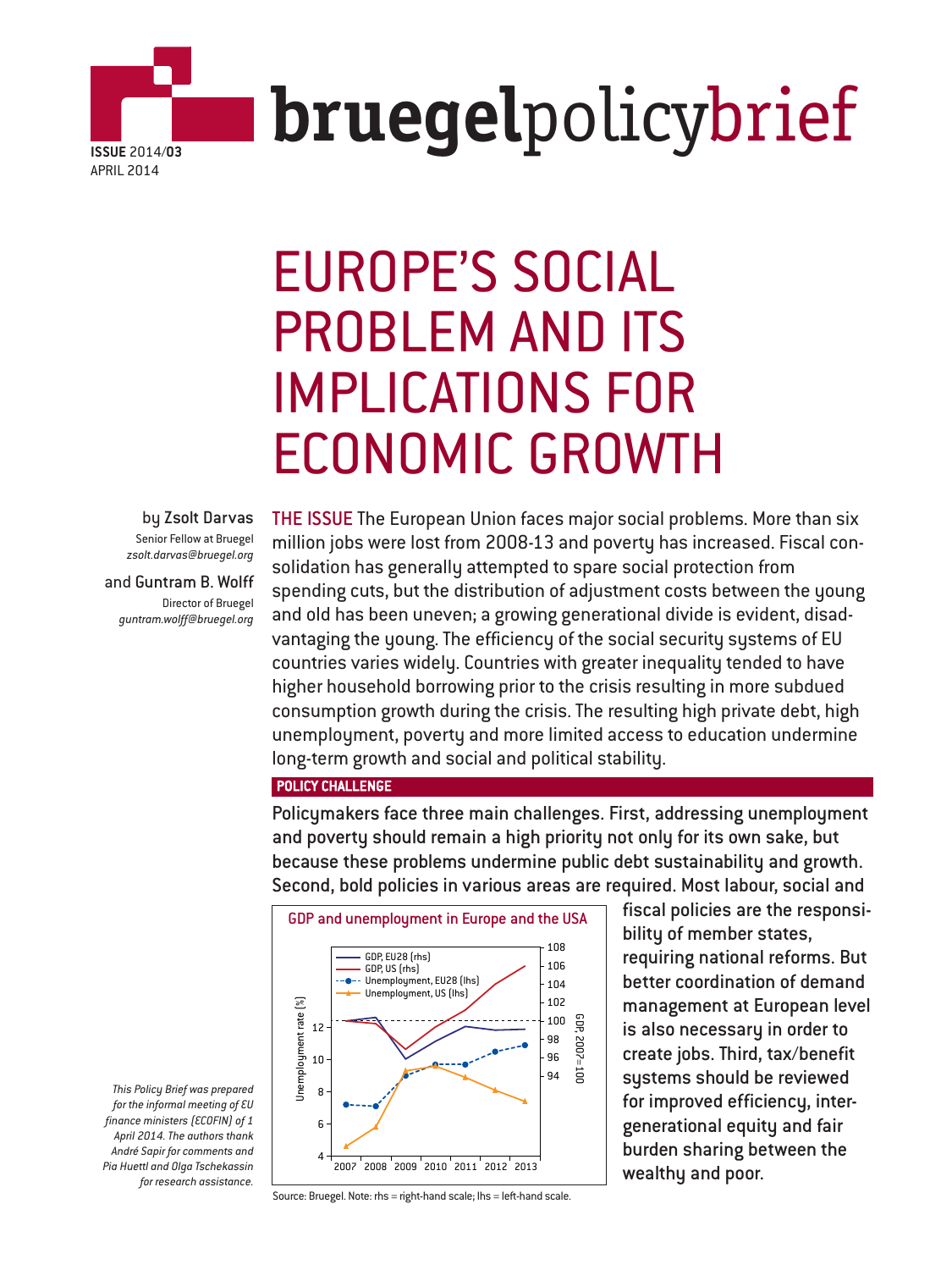

EUROPE FACES major social problems. More than six million jobs were lost between 2008 and 2013 in the European Union, increasing the number of unemployed people to more than 26 million and an unemployment rate of almost 11 percent in 2013, the highest in more than two decades. Poverty, as measured by the share of severely materially deprived people, increased to 9.9 percent by 2012<sup>1</sup>. Income inequality, as measured by the Gini-coefficient, remained at the same level in 2012 as in 2007, but it is now higher than three decades ago.

However, Europe's social problems are diverse and there has been increasing divergence, especially within the euro area. Prior to the crisis, income inequality in different EU countries reflected the diversity of social models. Income inequality levels in Greece, Italy, Latvia, Lithuania, Portugal, Spain and the United Kingdom were well above the levels in the core EU countries. During the crisis, southern Europe countries in particular went through worrying social developments<sup>2</sup>. But it is not only the north

and south that are diverging. Latvia is the most unequal country in Europe and Slovenia is the most equitable. While 44 percent of people are severely materially deprived in Bulgaria, the rate in Luxembourg is only 1 percent.

Before the crisis, Europe's social model was generally thought to be not especially growth friendly, but to be able to provide adequate social protection. With the crisis, its ability to protect the most vulnerable has been seriously questioned. According to Eurobarometer (2012), 80 percent of respondents think that poverty has increased in their own country over the past 12 months. The social fall-out from the crisis has put issues of social fairness, the impact of income inequality and unemployment, and their impact on economic growth at the centre of the economic policy debate.

This Policy Brief assesses the developments in unemployment, poverty and inequality and their impact on economic growth and the sustainability of public finance. We argue that current levels of unemployment and poverty are not only undesirable,

but also undermine the short and long-term growth potential of Europe's economies, with negative implications for the sustainability of public debt. The last section discusses possible policy choices, which mostly but not exclusively will fall to national policy makers.

## MAIN SOCIAL TRENDS IN THE EU

Inequality also reflects choices related to the social models of different countries. Inequality has been on the rise since about 1980 in several advanced economies, while it was high in developing and emerging countries even before that. A commonly used indicator for income inequality is the so-called Gini coefficient, which shows that income inequality increased in almost every EU country from 1987- 2007 (Figure 1). The level of income inequality in Europe varies: while it is below the average measured in emerging and developing countries, it is similar to the US level in, for example, Latvia, the United Kingdom, Lithuania and Portugal, but it is much lower in Slovenia, Denmark and Slovakia.

Latin Am.

deprivation rate indicates the proportion of people who cannot afford at least four of the nine following items: 1) utility bills and loan payments: 2) one week's annual holiday away from home; 3) a meal with meat, chicken, fish (or vegetarian equivalent) every second day; 4) unexpected financial expenses; 5) a telephone (including mobile phone); 6) a colour TV; 7) a washing machine; 8) a car and 9) heating to keep the home adequately warm.

1. The severe material

2. European Commission (2014).



Figure 1: Gini index of income inequality, post taxes and transfers, 1987 and 2007

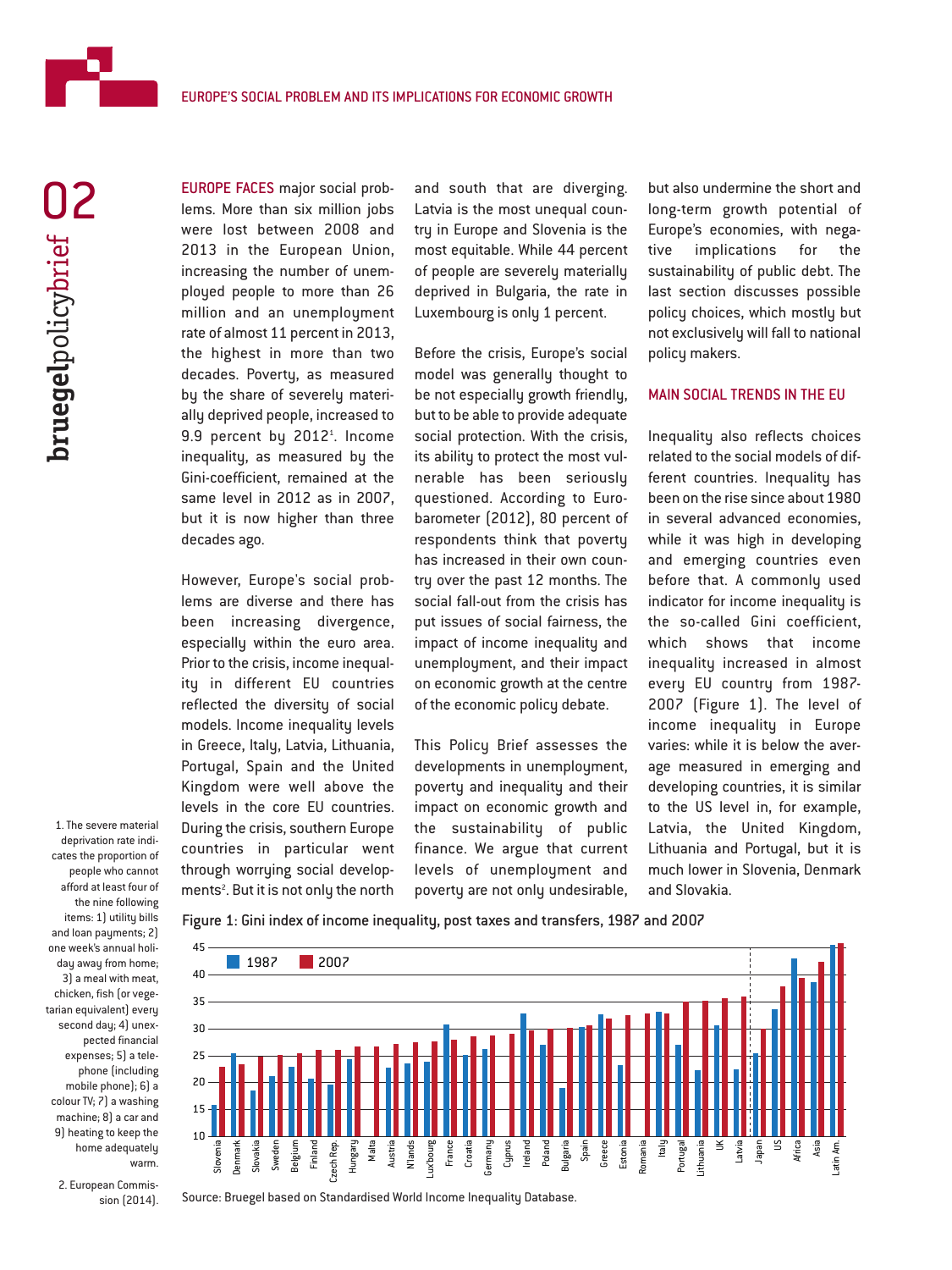

The efficiency of social security systems varies widely in different EU countries. Sapir (2006) argued that the efficiency of the Mediterranean social model is low and at the same time inequality levels are high. More recent data corroborates this finding. Figure 2 shows that most Mediterranean countries, but also some northern European countries, achieve comparatively lower reductions of income inequality for any given amount of social expenditure and for a given level of average personal income taxes<sup>4</sup>. For example, the share of social expenditure is similar in Greece and Denmark, but while the Danish system is able to reduce income-inequality by 45 percent, the Greek can

reduce it only by 20 percent. For countries with less efficient redistribution systems, a reform of the social model would therefore appear to be a promising avenue, with the potential to reduce substantially government spending without increasing income inequality. Given the pressure on public finances and the doubts about the sustainability of public finances in some countries, such reforms appear indispensable. However, it is also clear that these are not one-dimensional choices. Some social measures might not be targeted at reducing income inequality, but rather at pursuing other socially desirable goals.

The economic crisis has led to a significant deterioration of the social situation in a number of EU countries. In particular, (longterm) unemployment, youth unemployment and poverty have increased substantially in most EU members<sup>5</sup>. Generally, the increase in poverty and unemployment has been more pronounced in countries that already had higher levels of inequality pre-crisis, in particular the countries of southern Europe and the Baltics. However, in terms of income inequality, the effects of the crisis have been less clearly distributed. In some cases, income inequality actually fell in EU countries in severe recessions because of falls in the top incomes. In other countries, however, income inequality has increased significantly.

## DID FISCAL ADJUSTMENT DURING THE CRISIS TAKE INTO ACCOUNT THE NEEDS OF THE POOR?

Most EU countries underwent significant fiscal consolidation in the last few years. An important question is whether this adjustment tried to preserve spending categories that are of central importance for unemployment and social stability. In the EU as a whole, spending cuts were concentrated in broad public services, economic affairs and environment protection, while in general spending on social protection was preserved at least in relative terms, even in the countries that implemented the largest fiscal adjustments (Table  $1$ ) $^{\circ}$ .

Figure 2: Correlation between the reduction of market income inequality and fiscal indicators, 2000-11





#### 3. For example Alvaredo *et al* (2013).

4. Three quarters of the reduction in inequality is due to transfers, while the remaining quarter is the consequence of direct household taxation, according to OECD  $[2012a]$ .

5. For a comprehensive overview of the developments of social indicators in Europe, see Darvas *et al* (2014).

6. In Table 1 we grouped countries into a few broad groups for readability.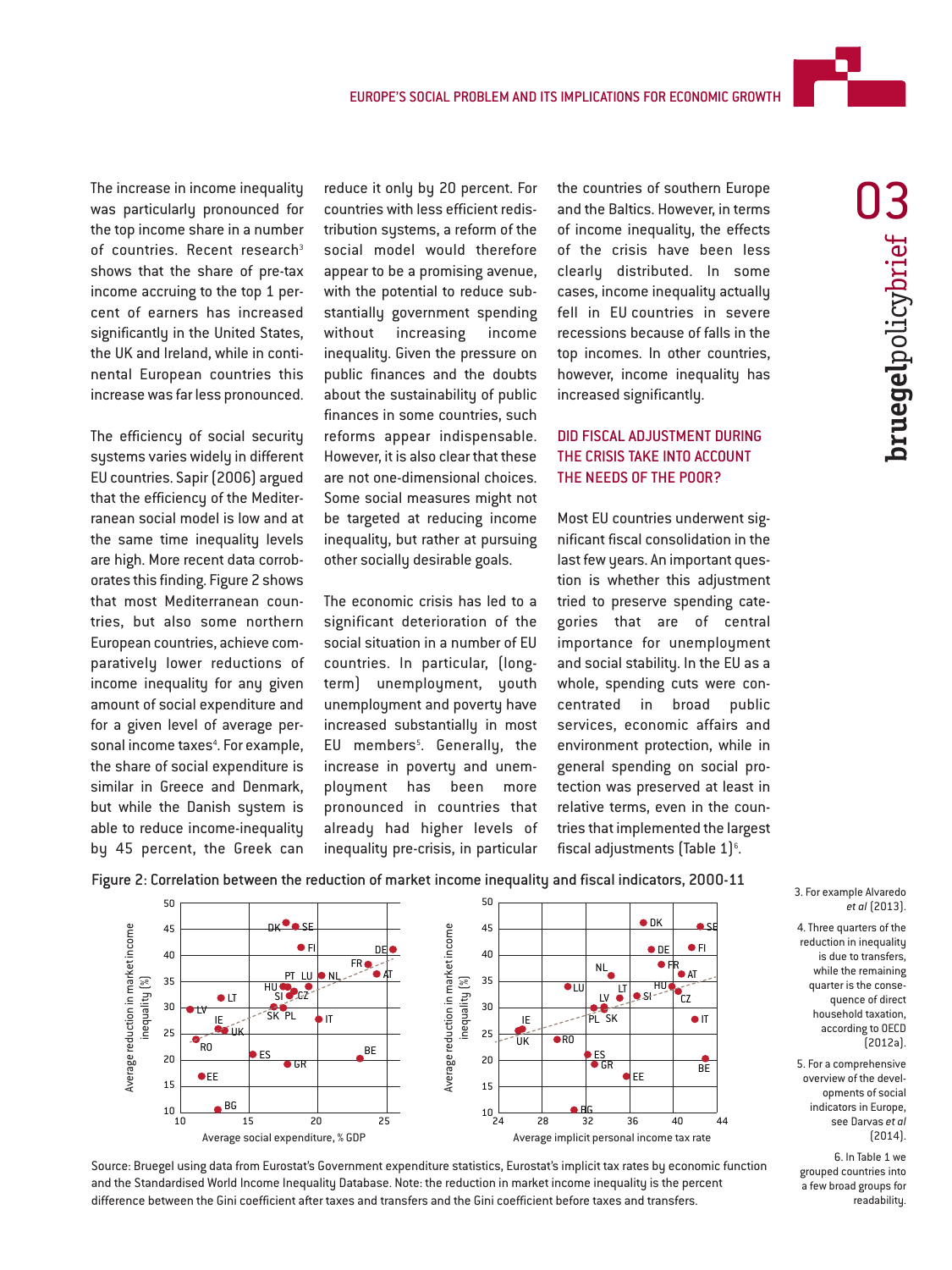

The distribution of the costs of adjustment between young and old has been uneven. Spending on families and children, unemployment, education, health, sickness and other social protection increased below inflation – a cut in real terms. By contrast, spending on housing and old age increased more than inflation<sup>7</sup>. .

The picture is different for different sub-groups of countries. In the three euro-area countries with full Troika programmes and in the three Baltic countries, cuts were much more substantial across the board, reflecting the significant fiscal consolidation needs. However, in relative terms, one can observe that certain spending items seem to have been spared from cuts. In particular, spending on the elderly was preserved or increased substantially. While spending on the unemployed also increased significantly, unemployment benefits per unemployed person declined (Figure 3). This indicates reduced benefits per person, but also reduced eligibility<sup>8</sup>. Such declines suggest that automatic stabilisers are not allowed to take their full effect in countries facing the 7. From 2009 to 2012, Sharpest fiscal adjustment needs. € thousands per year Spending on families and children was cut quite substantially in the programme countries, the Baltics, Italy and Spain. Even in the core EU countries, such spending was cut in real terms. We found that child poverty increased more in countries that cut family and child benefits more and therefore these cuts were not purely efficiencyinducing. Spending on education has declined even in nominal terms in the countries facing the most severe fiscal adjustment

needs, but also in real terms in other country groups.

The crisis has brought to the fore an increasing generational divide. Probably related to the composition of social spending described above, social indicators for the elderly showed little deterioration and in fact the severe material deprivation rate for elderly people has declined during the past five

| 12 (in current prices and constant exchange rates) |                          |                      |                                       |                      |        |     |            |
|----------------------------------------------------|--------------------------|----------------------|---------------------------------------|----------------------|--------|-----|------------|
|                                                    | 四<br>$\overline{a}$<br>መ | 띧<br>$\overline{54}$ | ece,<br>공<br>高<br>$\overline{\omega}$ | tal<br>G<br>Sp<br>āi | 유<br>띧 | င္ဖ | other<br>m |

Table 1: General government expenditure by function, % change 2009-

|                                 | $\bar{e}$      |                          | and,     | Ξ.           | 뉴              |       | ш<br>$\mathbf{m}$        |
|---------------------------------|----------------|--------------------------|----------|--------------|----------------|-------|--------------------------|
| Total general govt. expenditure | 100            | $\overline{4}$           | $-12$    | $\mathbf{1}$ | 6              | $-3$  | $\overline{\phantom{0}}$ |
| Interest payments               | 5              | 23                       | 14       | 32           | 19             | 164   | 22                       |
| <b>Broad services</b>           | 17             | $-2$                     | $-12$    | $-11$        | $\overline{c}$ | $-15$ | $-1$                     |
| <b>Economic affairs</b>         | 9              | $-5$                     | $-45$    | 5            | $-6$           | $-20$ | $-4$                     |
| <b>Environment protection</b>   | $\overline{c}$ | $-5$                     | $-26$    | $-8$         | $-4$           | $-6$  | 21                       |
| Health, recreation              | 17             | $\overline{4}$           | $-20$    | $-7$         | 8              | $-6$  | 12                       |
| <b>Education</b>                | 11             | $\overline{c}$           | $-14$    | $-10$        | 5              | $-7$  | 8                        |
| Old age                         | 20             | 10                       | $\Omega$ | 8            | 10             | 15    | 13                       |
| Family and children             | $\overline{4}$ | $\Omega$                 | $-19$    | $-10$        | 3              | $-14$ | $\mathbf{1}$             |
| <b>Housing</b>                  | $\mathbf{1}$   | 12                       | $-30$    | 6            | 13             | 23    | 20                       |
| Unemployment                    | $\overline{4}$ | 0                        | 11       | 14           | $-5$           | 13    | $-11$                    |
| Sickness and disability         | 6              | $\overline{\phantom{0}}$ | $-7$     | $-1$         | 9              | $-5$  | 12                       |
| Other social protection         | 5              | $\overline{\phantom{0}}$ | $-11$    | 5            | 9              | 26    | 8                        |
| <b>Memorandum: inflation</b>    |                | 8                        | 6        | 8            | $\overline{z}$ | 12    | 10                       |

Source: Bruegel using Eurostat's 'General government expenditure by function' (COFOG) database. Note: Belgium, Croatia, Slovakia and Romania are not included because of lack of data; we report data for the aggregate of the remaining 24 countries of the EU (EU24). EU15 refers to EU members before 2004. CEE refers to central and eastern European countries that joined the EU in 2004-07. For the Baltic states the 2008-12 period is shown, because fiscal consolidation started earlier in these countries. The aggregates for countries with different currencies were calculated using constant exchange rates (the average of 2009-13) and therefore exchange rate fluctuations do not affect the values shown. Broad services include: general public services except interest payments, defence, public order and safety and community amenities.





Source: Bruegel using data from Eurostat. Note: see the definition of country groups and the method of aggregation in the notes to Table 1.

the number of people over 65 years increased by 5 percent (there is no comprehensive dataset on the number of pensioners) and the number of children decreased by 1 percent in the EU, but social spending on families and children was preserved much less than spending on the elderly.

8. In Greece, only 15 percent of unemployed people receive unemployment benefits from the government.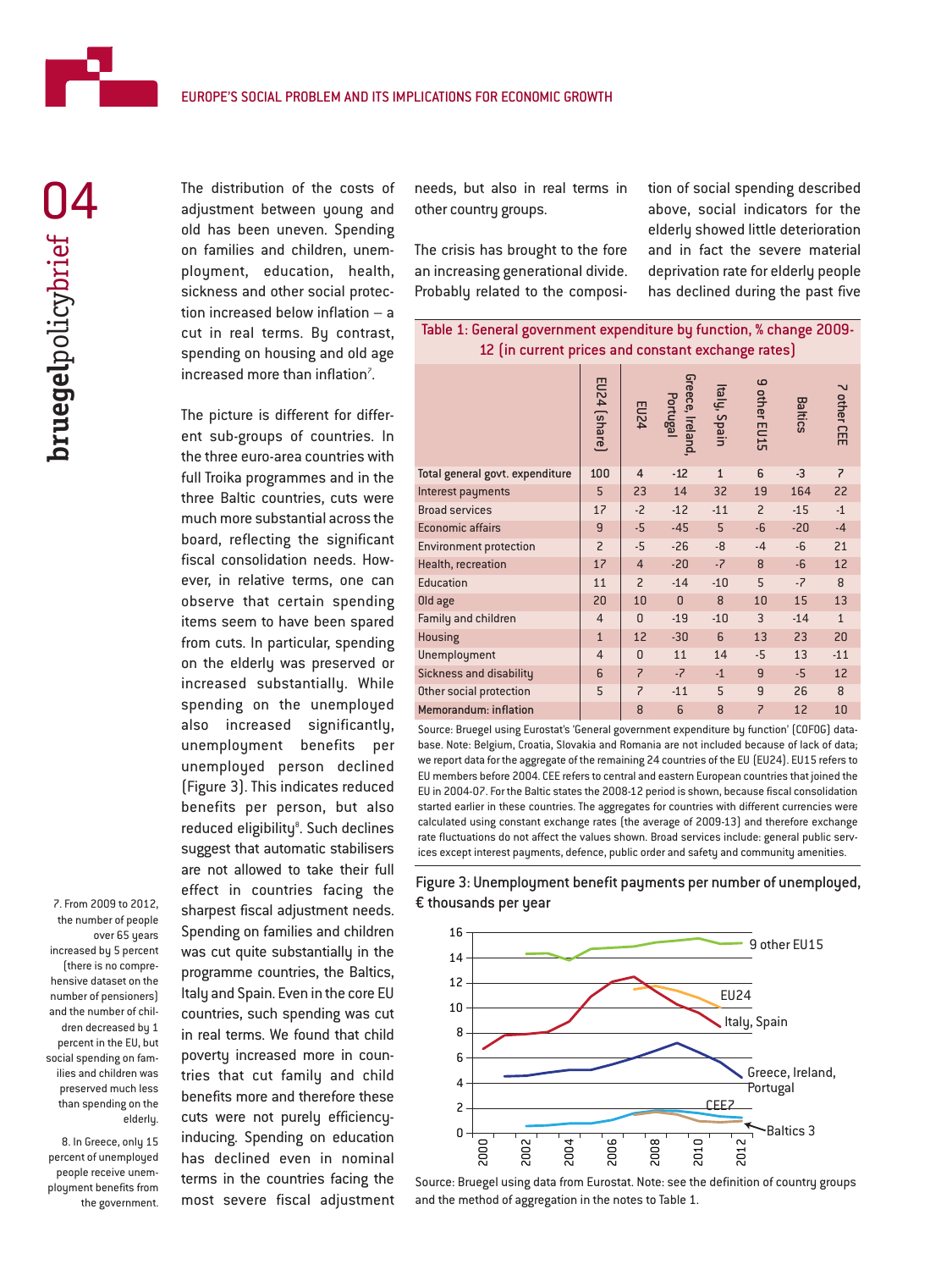

years, which is certainly a benign development (Figure 4)<sup>9</sup>. But social indicators suggest that the younger generation has suffered seriously: children who live now in households in which their parents no longer work and young people who are not in work or education. There is now a serious danger that a lost generation might develop in several member states, which would undermine medium- and long-term growth prospects for the whole continent, adding to social and human costs.

# UNEMPLOYMENT, POVERTY AND INEQUALITY AND ECONOMIC GROWTH

Unemployment, poverty and inequality are linked with longand short-term economic growth. The relationship and causality between the different factors is complex. A central argument in many earlier discussions focused on the beneficial long-term effects of inequality: that re-distributive measures would reduce incentives for workers to perform well, hamper entrepreneurship and undermine productivity growth. Yet, more recently, the drawbacks of inequality have moved back to the centre of the debate. A recent International Monetary Fund study, for example, found that lower net inequality is correlated with faster and more durable growth and there is surprisingly little evidence for the growth-destroying effects of fiscal redistribution at the macroeconomic level<sup>10</sup>.

Long-term unemployment, which can deepen poverty and inequality, undermines productivity also

in the long term. In the short-term, there are different dynamics. Deep recession can lead to significant increases in unemployment and thereby affect long-term growth. A number of different channels can be identified.

A first and important line of argument is that rising income inequality has led to excessive borrowing by low-income households, which eventually became unsustainable. In the US, there is strong evidence $11$  that with the decreasing amount of income going to the bottom 95 percent of the income distribution, those

households borrowed on a substantial scale and they did so to buy houses and consume more. Consequently, consumption inequality has been less pronounced than income inequality. With the bursting of the housing bubble, the heavily indebted families in the bottom 95 percent income distribution could not borrow more to smooth consumption. This resulted in weaker consumption trends and attempts to repair balance sheets slowed down the recovery. Balance sheet problems in the household sector are also important in a number of European

**bruegel**policybrief bruegelpolicybrief U

Figure 4: Severe material deprivation rate in the EU27, 2007 vs 2012



Source: Bruegel based on Eurostat. Note: Children: below 18 years; working age: 18 to 64 years; Elderly: over 65 years.

Figure 5: Gini coefficient vs the change in household debt pre-crisis



9. Poverty among the elderly declined up to 2010, but increased slightly in 2011-12, though there was a decline overall between 2007 and 2012, as Figure 4 shows.

10. Ostry *et al* (2014).

11. Rajan (2010), and Cynamon and Fazzari (2014).



Source: Bruegel using data from Eurostat (household debt) and Standardised World

Income Inequality Database (Gini coefficient).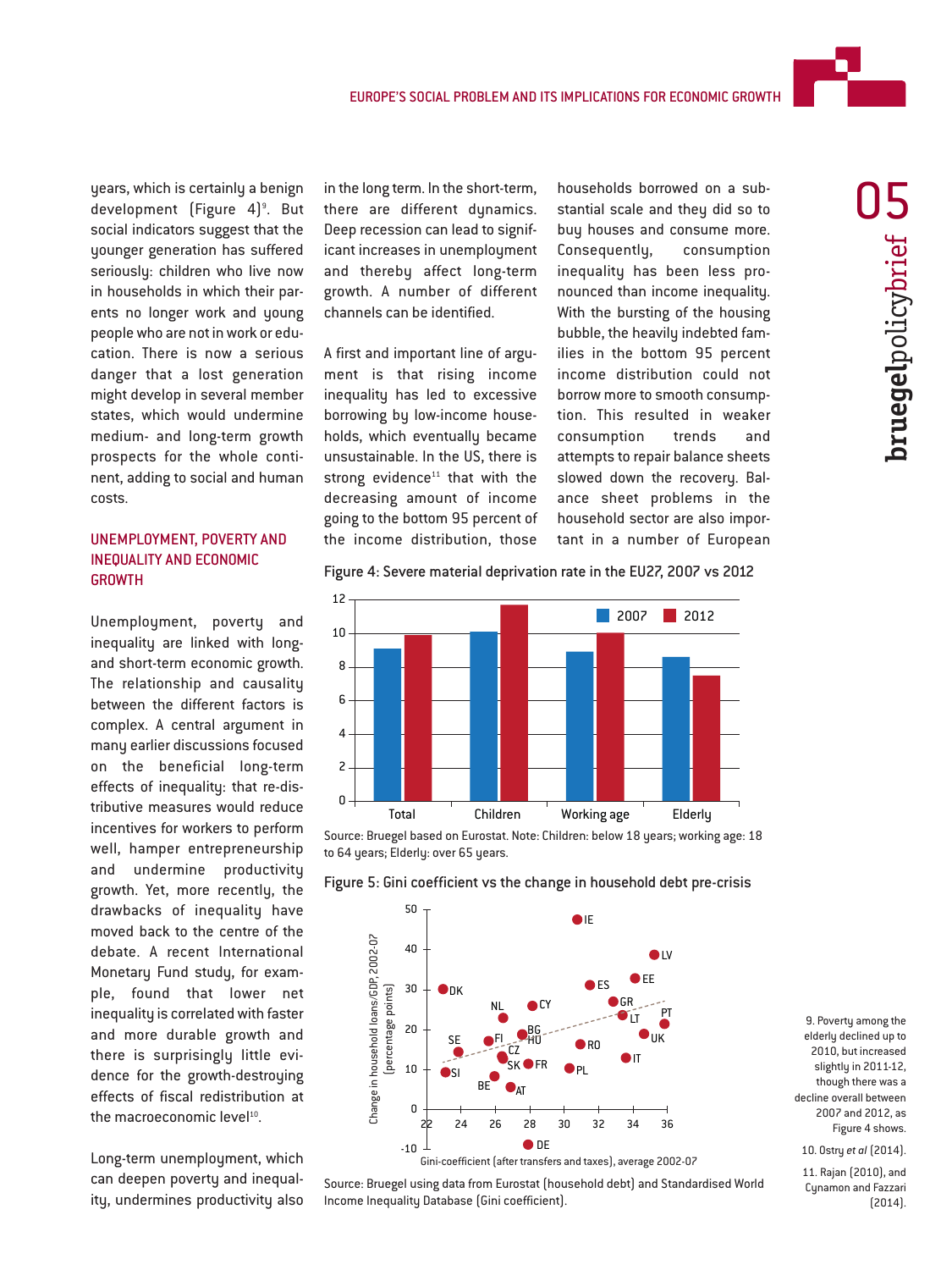

countries. Interestingly, countries with increasing household debt tend to be those that have higher levels of inequality (Figure 5). Therefore, one cannot exclude the hypothesis that large increases in borrowing in a number of EU countries was related to the higher levels of inequality, and that this inequality contributed to the build-up of the problems of today.

High household debt levels are a significant drag on consumption growth (Figure 6) and undermine the correction of social imbalances. History shows that the deleveraging process exerted a protracted negative impact on economic growth<sup>12</sup>. Low economic growth, in turn, undermines the ability of economies to create new jobs and to find ways to reduce income inequality. The substantial debt problems of many euro-area countries therefore not only undermine growth, but in themselves are also an obstacle to the reduction of social problems in the monetary union.

High and persistently high levels of unemployment undermine

both short-term and long-term growth potential, and increase inequality. Three factors are central. First, unemployed people do not contribute to the current productive process, thereby increasing the pressure on those working to provide all the resources needed. Second, the unemployed consume less and thereby domestic demand is weaker in countries with higher unemployment rates<sup>13</sup>. Third, the longer unemployment persists, the more work-related skills are lost and the more difficult re-integration into the active labour market becomes. Unemployment among young people, which is at record high in a number of EU countries, is especially alarming because a long period of unemployment after graduation, when a worker should acquire the first skills in the workplace, can undermine whole careers – creating a lost generation and also having trickle-down effects on fertility rates and child support. When children grow up in families in which parents do not work for long periods or work irregularly, their opportunities are curtailed compared to children whose parents work. Unemployment therefore increases income inequality for those directly affected and it might also have lasting effects on income inequality for the next generation. Long-term unemployment is also a major determinant of poverty. While short-term unemployment can usually be bridged by households thanks to savings and unemployment benefits, the longer a period of unemployment lasts, the greater the risk of falling into poverty $14$ .

Poverty and persistent unemployment also undermine the ability of households to provide for adequate healthcare for the family and education of children. The resulting inequality of opportunity, ie the ability to access education on equal terms with families in which the parents are in jobs, is an important problem. The OECD (2012b) finds that in all OECD countries, higher levels of economic, social and cultural status of parents is associated with higher educational attainments for their children. Rising unemployment, reductions in wealth and relative social decline therefore undermine the educational opportunities for children.

Unemployment can also undermine growth and financial stability by affecting social stability and undermining support for positive change. Eurobarometer surveys show that the change in citizens' trust in the EU and in national governments has evolved in a broadly similar way and in general there was a greater decline in trust in countries facing high unemployment. When trust in EU and domestic political insti-

12. See McKinsey Global Institute (2012) and Ruscher and Wolff (2012).

13. See, for example, Hurd and Rohwedder (2011) and Christelis *et al* (2011).

14. In a panel regression framework, Duiella and Turrini (2014) found that longterm unemployment appears the most significant and robust explanatory factor for severe material deprivation, stronger than income-per-capita variables.

Figure 6: Change in household debt before the crisis vs consumption growth during the crisis



Source: Bruegel using data from Eurostat.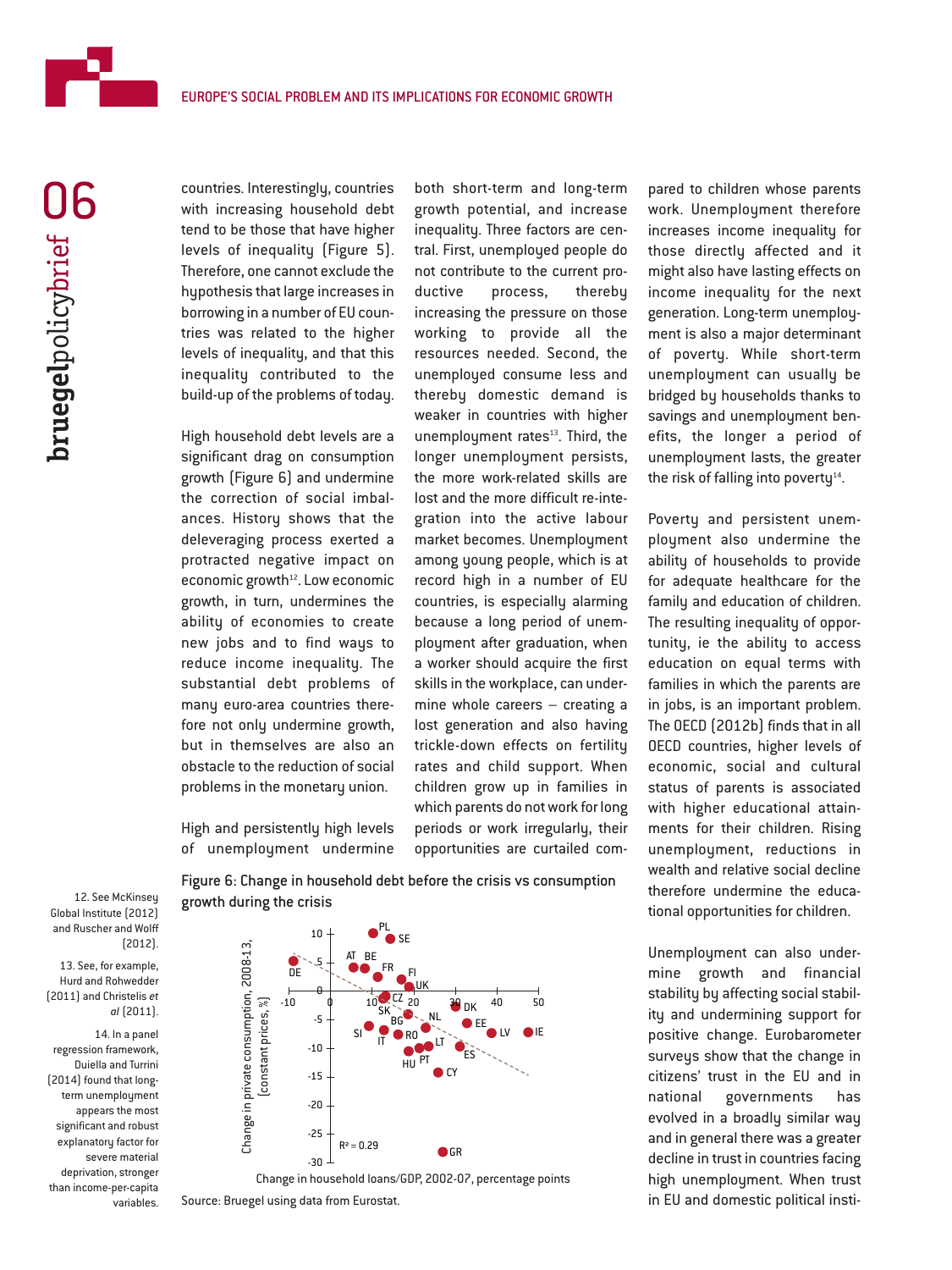tutions is low, the acceptability of painful structural reforms and fiscal consolidation measures is lower, which could diminish the reform momentum and may even lead to political instability.

Overall, a number of EU countries face a serious unemployment and poverty challenge, undermining the opportunities for personal fulfilment, reducing economic growth and threatening public finances. With households under pressure and social support budgets affected, support for national and EU authorities has tumbled to record lows.

## IMPLICATIONS FOR POLICY

A number of conclusions can be drawn from the analysis.

First, addressing unemployment and poverty should remain a high priority not only for its own sake, but also in view of the sustainability of public debt and the growth rates of our economies.

- High levels of unemployment undermine long-term growth;
- Youth unemployment in particular can have lasting negative effects, as skills are undermined over the whole lifetime, with trickle-down effects on fertility rates and child support;
- Poverty undermines the ability to access educational and health services, with a knockon negative effect on long-term productivity;
- Excessive income inequality might raise the risk of excessive household borrowing leading to later periods of subdued consumption growth;
- Poverty and unemployment

undermine trust in government and might hamper reform;

• The resulting reform fatigue and weaker short-term recovery and medium-term potential growth adversely affect the sustainability of public finances. In turn, weaker public finances necessitate larger fiscal adjustments, thereby adversely effecting social developments.

Second, addressing social problems requires actions in various policy fields both at national and European levels.

- Most of the labour, social and fiscal policies sit with member states. Inefficient labour markets should be reformed, training schemes should be improved, tax/benefit systems should be better targeted and aligned with the needs of the poor and unemployed;
- European initiatives include an agreement between EU employment ministers and the European Commission that youth unemployment requires urgent action $15$ , the mobilisation of a €6 billion youth guarantee fund, and a Commission communication on the *"social dimension of economic and monetary union"*<sup>16</sup> . While such initiatives are welcome, they are unlikely to trigger a break-though and may even raise expectations that cannot be met, further undermining the trust of citizens in the EU;
- Another European level initiative should be a greater focus on demand management. In our view, weak demand has been a major reason for job losses and social problems,

even though fiscal consolidation was necessary in a number of member states. If demand remains low, more flexible labour markets will not create employment to the extent needed. However, the EU countries facing the most severe social problems are unable to support demand with fiscal tools, because of their weak public finance positions. Therefore, European initiatives are wanted, such as:

- Better use of the European Semester to achieve an optimal aggregate fiscal stance for at least the euro area, but preferably for the EU<sup>17</sup>;
- Fostering public investment when there is a need and the fiscal space allows;
- More EU investment projects using project bonds and more forceful EIB lending; and
- The discussion on a euroarea budget should be revived to help adapting the aggregate fiscal stance of the euro area to the aggregate economic situation and to limit that in the future fiscal consolidations have to be particularly severe in those countries that would most need fiscal policy to stabilise the situation;
- More demand would help to reverse the chronically low inflation in the euro area, which would foster private sector deleveraging, sustainability of public finance and the intraeuro price adjustment.

Third, tax/benefit systems should be reviewed for improved efficiency, intergenerational equity and fair burden sharing between the wealthy and poor.

15. 'Actions to foster youth employment in the Member States', Declaration of the EU Ministers of Labour and the Commissioner for Employment, Social Affairs and Inclusion agreed at the Conference on Youth Employment, Berlin, 3 July 2013.

> 16. European Commission (2013).

17. See Darvas and Vihriälä (2013).